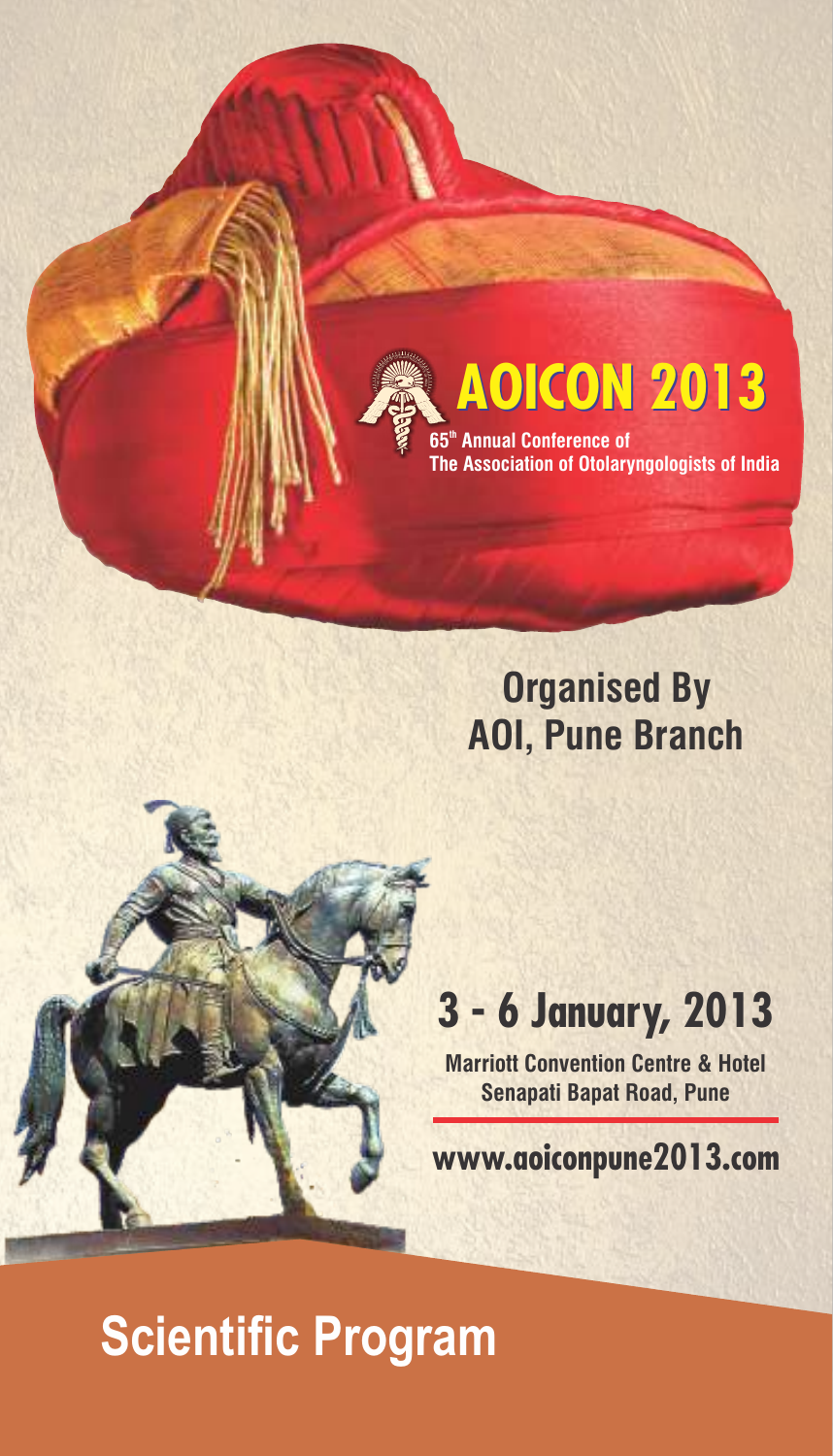#### **Thursday, 3 January, 2013**

#### **Dr. R. N. Mishra & Dr. M. L. Bhatia C.M.E. (Supported by AOI Research & Education Foundation) HALL 2 - Dr. S. P. Lunawat Hall**

| 07.00-09.00   | <b>Registration</b>                                                                                                               |                                          |
|---------------|-----------------------------------------------------------------------------------------------------------------------------------|------------------------------------------|
| 09.00-09.30   | Anatomy of the Lateral Wall of the Nose<br>Chairmen: Dr. Ravi Nayar, Dr. Subir Jain                                               | Dr. Kapil Sikka, New Delhi               |
| 09.30-10.00   | CT Scan Interpretation in FESS<br>Chairmen: Dr. Ravi Nayar, Dr. Subir Jain                                                        | Dr. Saurabh Varshney,<br>Dehradun        |
| 10.00-10.30   | Do's & Don'ts in FESS<br><b>Chairmen:</b> Dr. Gautam Ghosh, Dr. J. Watve                                                          | Dr. Arvind Soni, New Delhi               |
| 10.30-11.00   | Otoplasty<br>Chairmen: Dr. Gautam Ghosh, Dr. J. Watve                                                                             | Dr. Ashesh Bhumkar, Thane                |
| 11.00-11.30   | Tea / Coffee Break                                                                                                                |                                          |
| 11.30-12.00   | Midddle Turbinate in FESS<br><b>Chairmen:</b> Dr. Ulhas Athavale, Dr. J. Thoke                                                    | Dr. S. K. Kaluskar, UK                   |
| 12.00-12.30   | <b>Revision Mastoidectomy</b><br><b>Chairmen:</b> Dr. Ulhas Athavale, Dr. J. Thoke                                                | Dr. R. G. Iyer, Vadodara                 |
| 12.30-01.00   | Our Experience in the Anterior Skull<br><b>Base Surgery</b><br>Chairmen: Dr. Ulhas Athavale, Dr. J. Thoke                         | Dr. Ashutosh Kacker,<br><b>New Delhi</b> |
| 01.00-01.30   | Lunch Break                                                                                                                       |                                          |
| 01.30-02.00   | <b>Endoscopic Sphenoid Variations:</b><br><b>Surgical Considerations</b><br><b>Chairmen: Dr. Milind Watve, Dr. Prakash Wakode</b> | Dr. Robert Meyers, USA                   |
| 02.00-02.30   | Pitfalls in Image Guided Surgery<br>Chairmen: Dr. Milind Watve, Dr. Prakash Wakode                                                | Dr. Robert Meyers, USA                   |
| 02.30-03.00   | Surgical Approaches to Lateral Skull Base<br><b>Chairmen:</b> Dr. Subir Jain, Dr. M P Sharma                                      | Dr. Satish Jain                          |
| 03.00-03.30   | Septorhinoplasty<br>Chairmen: Dr. Subir Jain, Dr. M P Sharma                                                                      | Dr. Hossam Foda, Egypt                   |
| 03.30-04.00   | Approach to a Crooked Nose<br>Chairmen: Lt. Col. A Ravikumar, Dr. Anil Varshney                                                   | Dr. Hossam Foda, Egypt                   |
| 04.00-04.30   | Topic to be Confirmed<br><b>Chairmen:</b> Lt. Col. A Ravikumar, Dr. Anil Varshney                                                 | Dr. Sanjay Sood, New Delhi               |
| 04.30-05.00   | Tea / Coffee Break                                                                                                                |                                          |
| 05.00-06.30   | Inauguration                                                                                                                      |                                          |
| 07.30 onwards | Welcome Dinner                                                                                                                    |                                          |